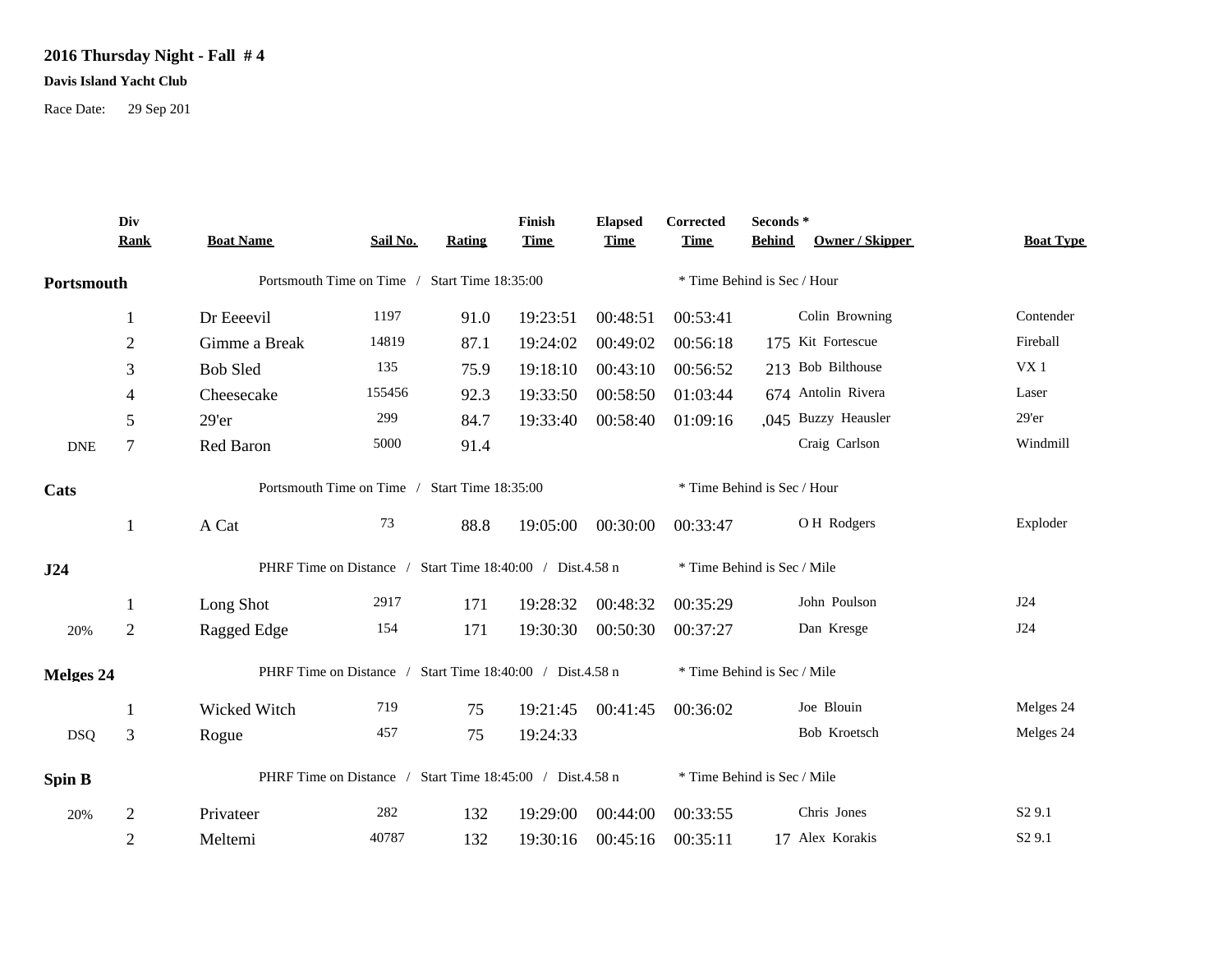|                             | 3              | <b>Fully Involved</b>                                     | 97925                                                     | 135 | 19:31:12 | 00:46:12          | 00:35:54 | 26 Steve Vincent            | $B-25$             |
|-----------------------------|----------------|-----------------------------------------------------------|-----------------------------------------------------------|-----|----------|-------------------|----------|-----------------------------|--------------------|
|                             | 4              | Dr Bligh                                                  | $30\,$                                                    | 132 | 19:32:05 | 00:47:05          | 00:37:00 | 40 Michael Maher            | S <sub>2</sub> 9.1 |
|                             | 5              | Junior                                                    | 41186                                                     | 123 | 19:32:22 | 00:47:22          | 00:37:59 | 53 Frank Selph Jr           | J27                |
|                             | 6              | Volcano                                                   | 7170                                                      | 111 | 19:31:46 | 00:46:46          | 00:38:18 | 57 Don Rychel               | Tripp 26           |
| <b>DNF</b>                  | $\,8\,$        | Mal De Mer                                                | 747                                                       | 156 |          |                   |          | Richard Karran              | Wavelength 24      |
| Spin A                      |                |                                                           | PHRF Time on Distance / Start Time 18:50:00 / Dist.4.58 n |     |          |                   |          | * Time Behind is Sec / Mile |                    |
|                             |                | Mad Cow 2                                                 | 46453                                                     | 57  | 19:27:19 | 00:37:19          | 00:32:58 | Ed Ruark/ Dave German       | $B-32$             |
|                             | $\overline{2}$ | Fire & Ice                                                | 83198                                                     | 81  | 19:30:32 | 00:40:32          | 00:34:21 | 18 George Cussins           | J105               |
|                             | 3              | Kicks                                                     | 50                                                        | 99  | 19:33:10 | 00:43:10          | 00:35:37 | 35 Peter Hartleb            | J92s               |
|                             | 4              | Rocket                                                    | $\sqrt{48}$                                               | 72  | 19:31:43 | 00:41:43          | 00:36:13 | 43 Grimsdale/ Nelson        | J35                |
|                             | 5              | Hot Water                                                 | 42696                                                     | 72  | 19:32:09 | 00:42:09          | 00:36:39 | 48 Jose Suarezhoyos         | J35                |
|                             | 6              | No Limit                                                  | 39526                                                     | 42  | 19:32:23 | 00:42:23          | 00:39:11 | 81 Burns/ Zonnenberg        | Farr 395           |
|                             | 7              | Wired                                                     | 39511                                                     | 42  | 19:41:33 | 00:51:33          | 00:48:21 | 202 Brocks/ Achilles        | Farr 395           |
| Non Spin A                  |                |                                                           | PHRF Time on Distance / Start Time 18:55:00 / Dist.4.58 n |     |          |                   |          | * Time Behind is Sec / Mile |                    |
|                             | $\mathbf{1}$   | W T Flyer                                                 | 97                                                        | 153 | 19:41:57 | 00:46:57          | 00:35:16 | Ullman/ Bostick             | Pearson 30         |
|                             | $\overline{2}$ | Long Gone                                                 | 10225                                                     | 161 | 19:46:22 | 00:51:22          | 00:39:05 | 50 Phil Walller             | Morgan 42          |
|                             | 3              | <b>Emotional Rescue</b>                                   | 22268                                                     | 176 | 19:50:06 | 00:55:06          | 00:41:40 | 84 Dave Coffee              | C & C 36           |
|                             | 4              | Another Road                                              | H100                                                      | 174 | 20:03:06 | 01:08:06          | 00:54:49 | 256 Kevin Fouche            | Heritage WI 36     |
|                             | 5              | Vendeval the Pearl                                        | 005                                                       | 164 | 20:09:55 | 01:14:55          | 01:02:24 | 355 Lee Burstiner           | Dufour 39          |
| $\ensuremath{\mathsf{DNF}}$ | 9              | Boat                                                      | 57                                                        | 180 |          |                   |          | Larry Willis                | Wavelength         |
| <b>DNF</b>                  | 9              | Reflection                                                | 244                                                       | 180 |          |                   |          | Jim Mallory                 | C & C 36           |
| AVE                         |                | Rock On                                                   | 335                                                       | 190 |          |                   |          | Toro/ Figley                | Catalina 36        |
| <b>Non Spin B</b>           |                | PHRF Time on Distance / Start Time 18:55:00 / Dist.4.58 n |                                                           |     |          |                   |          | * Time Behind is Sec / Mile |                    |
|                             |                | Volant II                                                 | 99                                                        | 202 |          | 20:09:47 01:14:47 | 00:59:22 | John Gifford                | J22                |
|                             | $\overline{2}$ | Mazel                                                     | 124                                                       | 232 | 20:12:28 | 01:17:28          | 00:59:45 | 5 Jason Baruch              | Morgan 28          |
|                             | $\mathfrak{Z}$ | Sea Chelle                                                | 172                                                       | 223 | 20:14:00 | 01:19:00          | 01:01:59 | 34 Steve Lewis              | Hunter 29.5        |
| <b>DNS</b>                  | $\tau$         | Gypsy                                                     | 77                                                        | 280 |          |                   |          | Stephen Brooks              | Allied Seawind 32  |
| $\ensuremath{\mathsf{DNF}}$ | 7              | Komus                                                     | 283                                                       | 241 |          |                   |          | Rusty Shenk                 | Morgan 24          |
| $\ensuremath{\mathsf{DNF}}$ | 7              | Satisfaction                                              | 5690                                                      | 229 |          |                   |          | Finn Walling                | Catalina 30        |